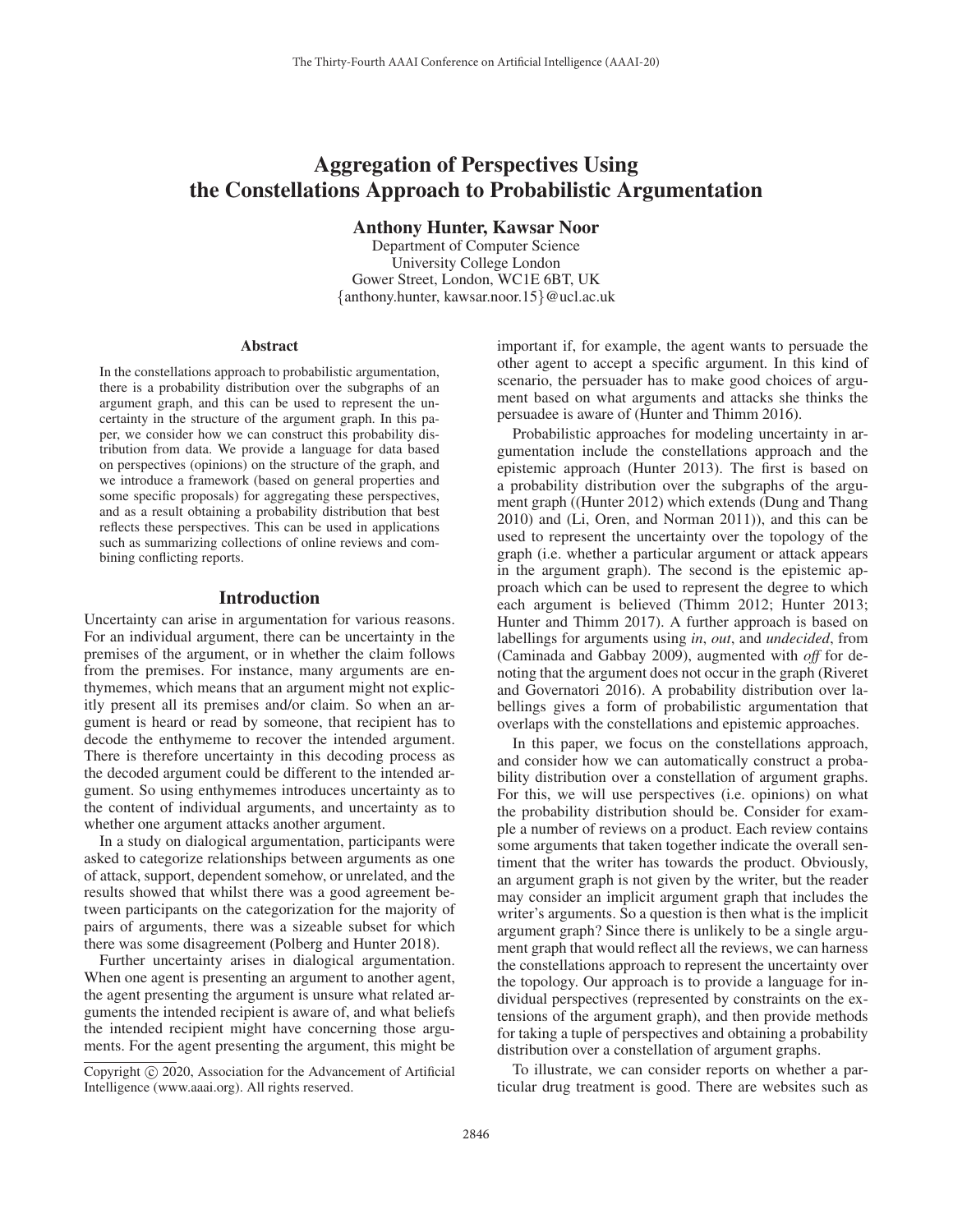

Figure 1: A constellation of argument graphs where the arguments are: (A) "Drug is good"; (B) "Drug is not good";  $(C)$  "There are side-effects"; and  $(D)$  "There are notable benefits". In this simple example, there is uncertainty about whether there are attacks by  $C$  on  $A$  and by  $D$  on  $B$ .

webmd.com and askapatient.com that allow a patient to review a drug in terms of the benefits and side-effects of the treatment. These can be regarded as arguments that taken together provide an assessment of the treatment. So the arguments extracted from a review give a perspective. We give a very simple example of a constellation of argument graphs for drug reviews in Figure 1. We use a very simple graph in this paper for reasons of space. But for modelling a set of real reviews, we can consider more arguments such as for specific types of benefit and side-effect as well as further counterarguments to individual benefits (e.g. benefit effect wears off too quickly) or side-effect (e.g. nausea side-effect can be treated with anti-emetics). So often, the graph contains a more complex structure than just pros and cons.

Potential applications of the proposal in this paper include analyzing conflicting reports, e.g. online reviews (Noor, Hunter, and Mayer 2017), sense-making in intelligence gathering, e.g. (Cerutti et al. 2018), understanding the opinions of individuals prior to a policy decision, e.g. (Krauthoff et al. 2018). and user modeling from crowdsourced data that can be used for strategic construction of persuasion dialogues (Hunter and Thimm 2016).

## Preliminaries

An **argument graph** G is a pair  $(A, \mathcal{R})$  where A is a set and  $\mathcal{R} \subseteq \mathcal{A} \times \mathcal{A}$  (Dung 1995). Let Nodes( $G$ ) =  $\mathcal{A}$  and  $Arcs(G) = \mathcal{R}.$ 

Each element  $\alpha \in A$  is called an **argument** and  $(\alpha, \beta) \in$ R means that  $\alpha$  attacks  $\beta$  (accordingly,  $\alpha$  is said to be an attacker or a counterargument for  $\beta$ ). A set of arguments  $S \subseteq A$  attacks  $\beta \in A$  iff there is an argument  $\alpha \in S$ such that  $\alpha$  attacks  $\beta$ . Also, S **defends**  $\alpha' \in \mathcal{A}$  iff for each argument  $\beta \in \mathcal{A}$ , if  $\beta$  attacks  $\alpha'$  then S attacks  $\beta$ . A set  $S \subseteq$  $A$  of arguments is **conflict-free** iff there are no arguments  $\alpha, \alpha' \in S$  such that  $\alpha$  attacks  $\alpha'$ . Let  $\Gamma$  be a conflict-free set of arguments, and let Defended :  $\wp(A) \to \wp(A)$  be a function such that Defended(Γ) =  $\{\alpha \mid \Gamma \text{ depends } \alpha\}.$ 

Dialectical semantics are given to argument graphs by *extensions*, i. e,. sets of arguments that are considered to be jointly acceptable. We consider the following types of extensions: (i)  $\Gamma$  is a **complete extension** (co) iff  $\Gamma$  = Defended(Γ), (ii) Γ is a grounded extension (gr) iff it is the (uniquely determined) minimal (w.r.t. set inclusion) complete extension, (iii)  $\Gamma$  is a **preferred extension** (pr) iff it is a maximal (w.r.t. set inclusion) complete extension, and (iv)  $\Gamma$  is a **stable extension** (st) iff it is a preferred extension such that Γ attacks  $\beta$  for each argument  $\beta \in \Gamma \setminus \mathcal{A}$ . For  $G = (A, \mathcal{R})$ , let Extensions<sub> $\sigma$ </sub> $(G)$  be the set of extensions of G according to semantics  $\sigma \in \{\text{co}, \text{pr}, \text{gr}, \text{st}\}.$ 

Given a set of arguments  $A$ , we define a language  $L$ to represent and reason with any argument graph  $G$  where Nodes( $G$ ) ⊆ A. This language is a sublanguage of the *logic for dialectical outcomes* (Hunter and Thimm 2016) for representing and reasoning about extensions of a graph.

Definition 1 (Syntax for language). *Let* A *be a set of arguments. Let* L *be the modal language defined as follows:*  $\phi \in \mathcal{L}$  *iff it is defined via the BNF:*  $\phi ::= \psi \mid \neg \phi \mid \phi \vee \phi \mid$  $\phi \wedge \phi \mid \Diamond \phi$ *, where*  $\psi \in \mathcal{A}$ *.* 

The language  $\mathcal L$  is based on each atom representing an argument and Boolean combinations of arguments using negation, disjunction, and conjunction, plus an  $\Diamond$  operator. The formulae are used to describe extensions.

Definition 2 (Semantics for language). *For a graph* G*, let*  $E \subseteq \text{Nodes}(G) \subseteq \mathcal{A}, \psi, \phi \in \mathcal{L}$ . The **satisfaction relation** *for a dialectical semantics*  $\sigma$ *, denoted*  $\models_{\sigma}$ *, is defined as follows.*

$$
G, E \models_{\sigma} \alpha \quad \text{iff } \alpha \in E
$$
  
\n
$$
G, E \models_{\sigma} \Diamond \phi \quad \text{iff for some } E' \in \text{Extensions}_{\sigma}(G),
$$
  
\nwe have  $G, E' \models_{\sigma} \phi$   
\n $G, E \models_{\sigma} \phi \land \psi \quad \text{iff } G, E \models_{\sigma} \phi \text{ and } G, E \models_{\sigma} \psi$   
\n $G, E \models_{\sigma} \phi \lor \psi \quad \text{iff } G, E \models_{\sigma} \phi \text{ or } G, E \models_{\sigma} \psi$   
\n $G, E \models_{\sigma} \neg \phi \quad \text{iff } G, E \not\models_{\sigma} \phi$ 

*Furthermore define*  $G \models_{\sigma} \phi$  *iff for all*  $E \in$  Extensions<sub> $\sigma$ </sub>(G) *we have*  $G, E \models_{\sigma} \phi$ .

Example 1. *Consider Figure 1. Some inferences include the following:*  $G_1 \models_{\mathsf{gr}} \neg A \land \neg B \land C \land D$ ;  $G_2 \models_{\mathsf{gr}} A \land C \land D$ ; *and*  $G_4 \models_{\text{pr}} \Diamond A \land \Diamond B$ .

We also need to introduce some notions for subgraphs of an argument graph. Let  $\mathcal{R} \otimes \mathcal{A}'$  be the subset of  $\mathcal{R}$  involving just the arguments in  $\mathcal{A}' \subseteq \mathcal{A}$ , i.e.,  $\mathcal{R} \otimes \mathcal{A}' = \{(\alpha, \beta) \in$  $\mathcal{R} \mid \alpha, \beta \in \mathcal{A}'$ . Also let  $G_{\emptyset}$  denote the empty graph. For argument graphs  $G = (\mathcal{A}, \mathcal{R})$  and  $G' = (\mathcal{A}', \mathcal{R}')$  we say that  $G'$  is a **subgraph** of  $G$ , denoted  $G' \sqsubseteq G$ , iff  $\mathcal{A}' \subseteq \mathcal{A}$  and  $\mathcal{R}' \subseteq \mathcal{R} \otimes \mathcal{A}'$ . For any argument graph  $G$ , let Subgraphs $(G)$ denote the set of subgraphs of G (i.e.  $\{G' \mid G' \sqsubseteq G\}$ ).

Let  $G^*$  be the **complete graph** for A (i.e. Nodes( $G^*$ ) = A and  $Arcs(G^*) = \{(A, B) | A, B \in \mathcal{A}\}\)$ . A set of graphs is a **constellation set** for  $G^*$ , denoted  $\mathcal{G}$ , if for all  $G \in \mathcal{G}$ ,  $G \sqsubseteq G^*$ . We assume that the correct subgraph is in  $\mathcal{G}$ , and so in Definition 3 all graphs not in  $G$  have zero probability. If we are uncertain about all the arguments and attacks, then  $G = Subgraphs(G^*)$ , whereas if we are uncertain about which arguments (respectively attacks) are in the correct subgraph, then  $G$  is the set of full (respectively spanning) subgraphs of  $G^*$ . As another example, we could assume a set of necessary arcs  $\mathcal{R}^n$ , and a set of possible arcs  $\mathcal{R}^p$ , so that  $\mathcal{G} = \{(\mathcal{A}, \mathcal{R}^n \cup \mathcal{R}') \mid \mathcal{R}' \subseteq \mathcal{R}^p\}$ , and so the uncertainty is about which of the possible arcs is in the actual graph. To, illustrate, consider Figure 1, where  $\mathcal{G} = \{G_1, G_2, G_3, G_4\},\$ the necessary arcs are  $\{(A, B), (B, A)\}\$  and the optional arcs are  $\{(C, A), (D, B)\}.$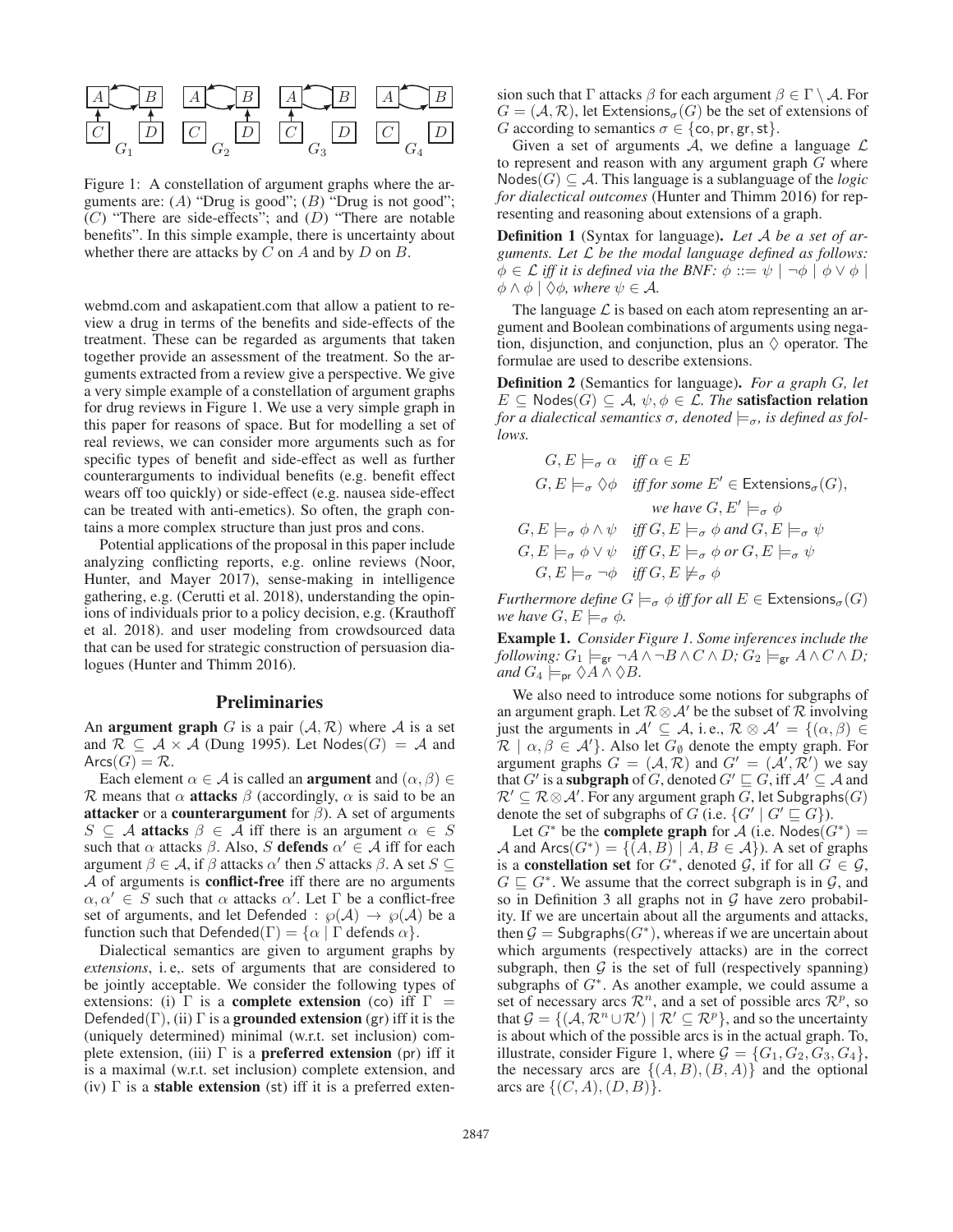Definition 3. *Let* G *be a constellation set. A* probability **distribution** for G is a function  $P : G \rightarrow [0,1]$  such that  $\sum_{G \in \mathcal{G}} P(G) = 1$ *. Let*  $\mathcal P$  *denote the set of probability distributions for* G*.*

The acceptability probability of a formula is the sum of the probability of the graphs in  $G$  that imply it.

**Definition 4.** Let G be a constellation set and let  $\sigma \in$ {co, pr, gr,st} *be a semantics. Also let* P *be a probability distribution for* G. For  $a \phi \in \mathcal{L}$ , the **probability of acceptability** of  $\phi$  w.r.t.  $\sigma$  is  $P_{\sigma}(\phi) = \sum_{G \in \mathcal{G}} s.t. G' \models_{\sigma} \phi P(G)$ .

**Example 2.** *Consider Figure 1, with*  $P(G_1) = 0.5$ *,*  $P(G_2) = 0.2$ ,  $P(G_3) = 0.2$ , and  $P(G_4) = 0.1$ *. Some inferences that we can consider include the following:*  $P_{\text{gr}}(C \wedge T)$  $D) = P(G_1) + P(G_2) + P(G_3) + P(G_4) = 1; P_{\text{gr}}(B \wedge$  $C \wedge D$  =  $P(G_3) + P(G_4) = 0.3$ *; and*  $P_{pr}(\lozenge A \wedge \lozenge B) =$  $P(G_4)=0.1$ .

The notion of probability of acceptability subsumes the definition of the probability that a set of arguments is an extension, as well as the definition for the probability that an argument is an inference, cf. (Li, Oren, and Norman 2011; Hunter 2012; 2013). For every argument graph  $G$  and semantics  $\sigma \in \{\text{co}, \text{pr}, \text{gr}, \text{st}\},$  (Hunter and Thimm 2016) show that: If for all graphs  $G, G \models_{\sigma} \phi$ , implies  $G \models_{\sigma} \psi$ , then  $P_{\sigma}(\phi) \leq P_{\sigma}(\psi)$ ; And if  $\phi \wedge \psi$  is unsatisfiable, then  $P_{\sigma}(\phi \vee \psi) = P_{\sigma}(\phi) + P_{\sigma}(\psi).$ 

For certain applications a restricted set of probability distributions can be used where the probability values come from a finite set of values (Hunter, Polberg, and Thimm 2018). This may be appropriate if we want to represent probability values as in a Likert scale (Likert 1931). It also has the benefit of always producing a finite set of answers. However, for the approach to be coherent, this set should meet certain basic requirements. We thus use the notion of a reasonable restricted value set, which has to be closed under addition and subtraction (assuming the resulting value is in the [0, 1] interval) and contains 1.

Definition 5. *A finite set of rational numbers from the unit interval* Π *is a* reasonable restricted value set *iff* 1 ∈ Π *and for any*  $x, y \in \Pi$  *it holds that if*  $x + y \leq 1$ *, then*  $x + y \in \Pi$ *, and if*  $x - y \geq 0$ *, then*  $x - y \in \Pi$ *.* 

Since, we will only consider reasonable restricted value sets, we will refer to them as restricted value sets. Examples include  $\{0, 1\}$ ,  $\{0, 0.5, 1\}$ , and  $\{0, 0.25, 0.5, 0.75, 1\}$ .

## **Perspectives**

In the functions we define in the rest of this paper, we assume that they are with respect to a restricted value set  $\Pi$ , a set of arguments A, a constellation set G, and a semantics  $\sigma$ . Whilst these should be given as indices on the functions, we will omit them to ease the notation.

Next, we consider how agents can give their views on a probability distribution over G.

**Definition 6.** *A* profile element *is a pair*  $(\phi, v)$  *where*  $\phi$  *is a formula in* L*, and* v *is in a restricted value set* Π*. Let* X *denote the set of all profile elements that can be formed from*  $\mathcal L$  and  $\Pi$ . A **profile** is a tuple  $[x_1,\ldots,x_n]$  where each  $x_i$  is

| Graph            | $G_{1}%$              | $\scriptstyle G_2$ | $\, G_{3} \,$    | $\, G_4$       |
|------------------|-----------------------|--------------------|------------------|----------------|
| Structure        | $A \leftrightarrow B$ | $A \rightarrow B$  | $A \leftarrow B$ | $\overline{A}$ |
| $\overline{P}_1$ |                       |                    |                  |                |
| $P_{2}$          |                       |                    |                  |                |
| $P_3$            |                       |                    |                  |                |
| $P_4$            |                       |                    |                  |                |
| $P_5$            | 0.5                   | 0.5                |                  |                |
| $P_6$            | 0.5                   |                    | 0.5              |                |
| Ρ7               | 0.5                   |                    |                  | 0.5            |
| $P_8$            |                       | 0.5                | 0.5              |                |
| P9               |                       | 0.5                |                  | 0.5            |
|                  |                       |                    |                  | 0.5            |

Table 1: If  $\Pi = \{0, 1\}$ , (resp.  $\Pi = \{0, 0.5, 1\}$ ), then  $\{P_1,\ldots,P_4\}$  (resp.  $\{P_1,\ldots,P_0\}$ ) are the distributions.

*a profile element. Let*  $\mathcal{T} = \{ [x_1, \ldots, x_n] \mid x_1, \ldots, x_m \in \mathcal{X} \}$ *be the set of profiles.*

Each profile element comes from an agent (e.g. via a review by the agent). We may choose to restrict each agent to only giving one profile element, but this is not necessary. A profile therefore collects the different views on the probability distribution.

Definition 7. *A probability distribution* P satisfies *a profile element*  $x = (\phi, v)$  *wrt a semantics*  $\sigma$  *iff*  $P_{\sigma}(\phi) = v$ . Let  $\textsf{Sat}(x)$  *be the set of probability distributions that satisfy*  $(φ, v)$  *wrt a semantics σ. For the empty profile*  $T = [$ *]*,  $\text{Sat}(T) = \text{Sat}(\top)$ *, and for a profile*  $T = [x_1, \ldots, x_n]$ *,*  $\mathsf{Sat}(T) = \mathsf{Sat}(x_1) \cap \ldots \cap \mathsf{Sat}(x_n)$ .

The least (respectively most) constraining profile element is  $(\top, v)$  (respectively  $(\bot, v)$ ) for any  $v \in \Pi$  since any (respectively no) probability distribution will satisfy it.

**Example 3.** *For*  $\sigma = \text{gr}$ *, and*  $\Pi = \{0, 1\}$  *(i.e.*  $P_1, \ldots, P_4$  *in Table 1),* Sat $((A \land \neg B, 1)) = {P_2}$ *, and* Sat $((\neg A \land B, 1)) =$  ${P_3}$ *. But,* Sat $([(A \land \neg B, 1), (\neg A \land B, 1)]) = \emptyset$ *.* 

Returning to our motivating example in Figure 1, we can use a profile element to represent how a reviewer might view the argument graph. For instance, the element  $(A \land \neg B, 1)$ denotes that it is certain that  $A$  and not  $B$  is in the extension, the element  $(A \vee B, 1)$  denotes that it is certain that either  $A$  or  $B$  is in the extension (and so it is completely vague as to the extension), and the element  $(\Diamond A, 0)$  denotes that it is certain that A is not in a preferred extension.

We now provide some subsidiary definitions. For profile elements  $x = (\phi, v)$  and  $x' = (\phi', v')$ , x is equivalent to  $x'$  iff  $\vdash \phi \leftrightarrow \phi'$  and  $v = v'$ . For profiles T and T', T is equivalent to T' (denoted  $T \equiv T'$ ) iff there is a permutation of  $T = [x_1, \ldots, x_n]$  and  $T' = [x'_1, \ldots, x'_n]$  such that for each *i*,  $x_i$  is equivalent to  $x'_i$ . Finally,  $T + T'$  denotes the concatenation of profiles  $T$  and  $T'$ .

Next, we define the Form function which takes a probability distribution and returns a profile that represents it. Since, for each profile, there are potentially many equivalent profiles, we assume a representative for each set of equivalent profiles though how this is done is not important for this paper.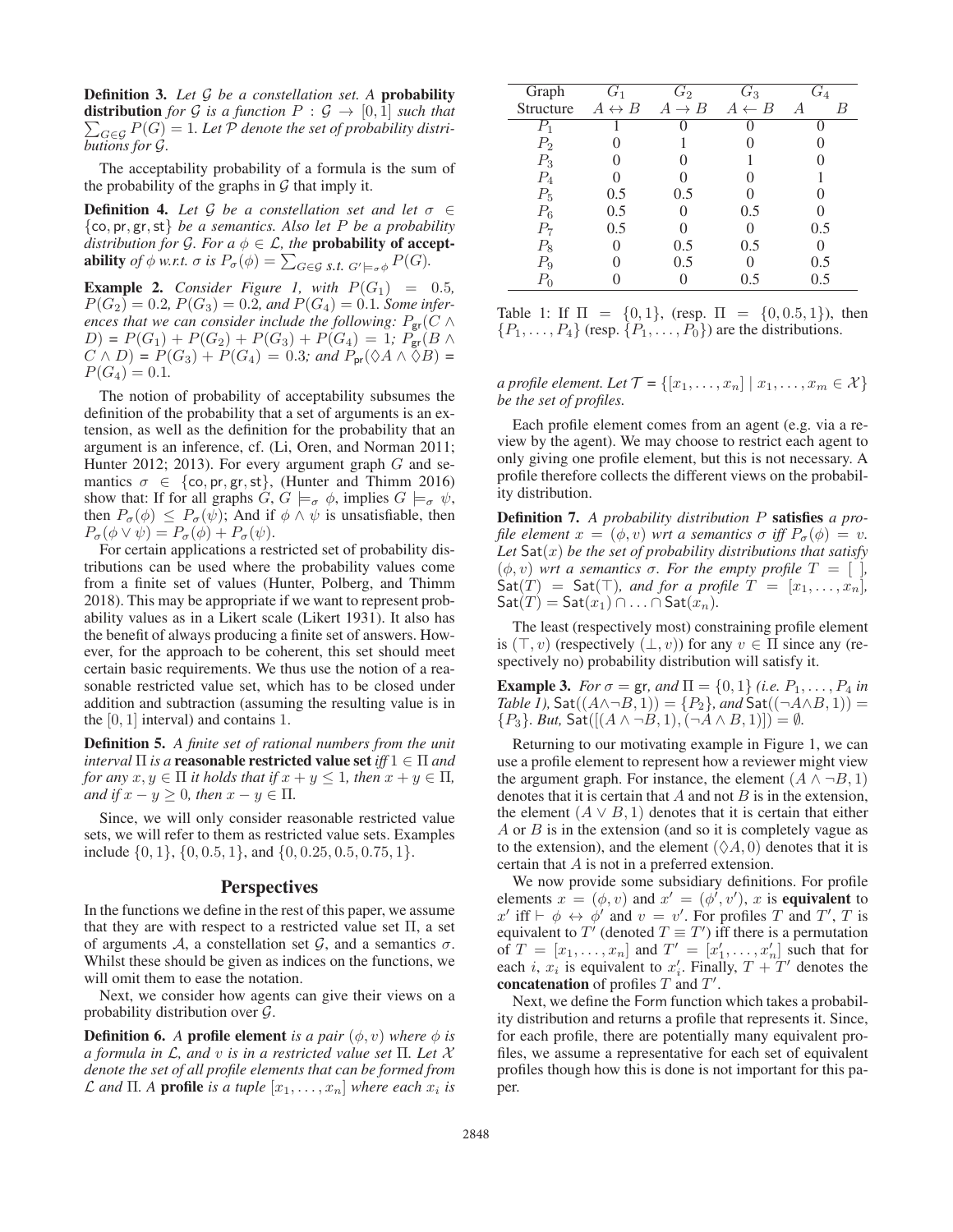

Figure 2: Example of argument graphs.

Definition 8. *Let* T *be a set of profiles and let* P *be a set of probability distributions. The function* Form :  $P \rightarrow T$  *is defined as follows:*  $Form(P) = [(\phi_1, v_1), \ldots, (\phi_n, v_n)]$  *where the following three conditions hold for*  $i, j \in \{1, \ldots, n\}$ *: (1)*  $\phi_i \not\vdash \phi_j$ , (2)  $v_i \neq 0$ ; and (3) for each  $v \in (0,1]$ ,  $P(\psi) = v$  $\inf \sum_{i \in \{1,\ldots,n\}} s.t. \phi_i \vdash \psi v_i = v.$ 

We explain the conditions as follows: (1) there is no redundancy of elements; (2) all elements are non-zero; and (3) the probability of a formula is the sum of the probability of the elements that entail it.

**Example 4.** *Consider Table 1. For*  $P_8$ *, and*  $\sigma = \text{gr}$ *,* Form( $P_8$ ) = [( $A \land \neg B, 0.5$ ), ( $\neg A \land B, 0.5$ )]*. And for*  $P_1$ *, and*  $\sigma = \text{pr}$ , Form $(P_1) = [(\Diamond A \land \Diamond B, 1)].$ 

Definition 9. *A profile* T *is maximal iff there is a probability distribution* P *such that*  $\text{Form}(P) = T$ .

**Proposition 1.** *If*  $T$  *is maximal, and*  $P \in \text{Sat}(T)$ *, then* Form $(P) \equiv T$ .

**Example 5.** *Consider Table 1 and*  $\sigma = \text{gr. } T = [(A, 1)]$ *is not maximal since*  $\text{Sat}(T) = \{P_2, P_4, P_9\}$ *, and for all*  $P_i \in \{P_2, P_4, P_9\}$ , Form $(P_i) \neq T$ .

Essentially, a maximal profile encodes the probability of extensions of the subgraphs for a probability distribution.

**Example 6.** *For Table 1, if P is*  $P_2$ *, and*  $\sigma =$  gr*, then*  $P_{\sigma}(A \wedge \neg B) = 1$ , and so the maximal profile is  $T =$  $[(A \wedge \neg B, 1)].$ 

Proposition 2. *Let* P *be a probability distribution, and let* T be a maximal profile such that  $\mathsf{Form}(P) = T$ . There is an *element*  $(\phi, v)$  *in T iff there are subgraphs*  $G_1, \ldots, G_k \in \mathcal{G}$ Λ *s.t. for each*  $i \in \{1, \ldots, k\}$ ,  $E \in$  Extensions<sub> $\sigma$ </sub>( $G_i$ ) and  $\vdash$  $E \wedge \bigwedge_{\alpha \in \mathcal{A} \setminus E} \neg \alpha \leftrightarrow \phi \text{ and } \sum_{i \in \{1, ..., n\}} P(G_i) = v.$ 

Because more than one graph in a constellation set can have the same extension, we can have a profile being satisfied by multiple probability distributions.

**Proposition 3.** *For a probability distribution*  $P$ ,  $P \in$ Sat(Form(P))*.*

**Example 7.** *Consider Figure 2 where*  $\mathcal{G}$  *is*  $\{G_1, G_2\}$  *and*  $\Pi = \{0, 1\}$  *and*  $P = \{P_1 P_2\}$  *s.t.*  $P_1(G_1) = 1$  *and*  $P_2(G_2)=1$ *. For each graph, the extension is*  $\{A\}$  *and so*  $\mathsf{Form}(P_1) = \mathsf{Form}(P_2) = (A \land \neg B \land \neg C, 1)$ *. Also*  $\mathsf{Sat}(A \land \neg B)$  $\neg B \land \neg C, 1) = \{P_1 P_2\}$ , and  $\mathsf{Form}(\mathsf{Sat}(A \land \neg B \land \neg C, 1)) =$  $(A \land \neg B \land \neg C, 1)$ *. Therefore,*  $P_1$  ∈ Sat(Form( $P_1$ ) *and*  $P_2 \in$  Sat(Form $(P_2)$ *.* 

As we use profiles to represent different perspectives (opinions) on a probability distribution, we need principled ways to identify that distribution, and in particular when the profile T is such that the cardinality of  $\mathsf{Sat}(T)$  is greater than 1, or the profile is inconsistent (i.e. when  $\mathsf{Sat}(T) = \emptyset$ ). We

address this need using an induction function that takes a profile and returns a probability distribution that is the best compromise for the views in the profile. We define this in terms of aggregation and combination as follows.

# Aggregation

Given a profile, an aggregation function finds the set of probability distributions that best reflect the profile.

**Definition 10.** Let  $\mathcal T$  be the set of profiles and  $\mathcal P$  be the set *of probability distributions. An* aggregation function *is a function*  $F : \mathcal{T} \to \wp(\mathcal{P})$ *.* 

We will focus on aggregation functions that satisfy the following general properties.

- Viability:  $F(T) \neq \emptyset$
- Consistency: If  $\mathsf{Sat}(T) \neq \emptyset$ , then  $F(T) = \mathsf{Sat}(T)$ .
- Equivalence: If  $T_1 \equiv T_2$ , then  $F(T_1) = F(T_2)$ .
- Fairness: If Sat $([x_1]) \cap$ Sat $([x_2]) = \emptyset$ , then  $F([x_1, x_2]) \nsubseteq$  $Sat(x_2).$
- Concordance:  $F([x_1]) \cap F([x_2]) \subseteq F([x_1, x_2])$

We explain these general properties as ensuring that: (Viability) there is always a set of distributions as the aggregation of a profile; (Consistency) the set of distributions for the aggregations are those of the profile when the profile is consistent; (Equivalence) the set of distributions for two profiles are the same when the profiles are equivalent; (Fairness) when two elements are contradictory, then neither element has its satisfying distributions in the aggregation; and (Concordance) if the aggregation for each of two profiles agree on a distribution, then that distribution is in the aggregation of the two profiles. These properties are inspired by postulates for belief merging operators that take a tuple of knowledge bases and return a single knowledge base (Konieczny and Pérez 2002), whereas our properties take a tuple of profile elements (formula and belief in that formula) and return a probability distribution.

The following result shows commutativity (i.e. the order of elements in the profiles does not affect the aggregation, and it is direct consequence of equivalence).

**Proposition 4.** *For*  $T_1, T_2 \in \mathcal{T}$ *, if*  $T_1$  *is a permutation of*  $T_2$ *, then*  $F(T_1) = F(T_2)$ *.* 

The following property of monotonicity states that adding profile elements to the profile will result in a subset of probability distributions being returned.

• Monotonicity: For  $T_1, T_2 \in \mathcal{T}$ , if  $T_1 \subseteq T_2$ , then  $F(T_2) \subseteq$  $F(T_1)$ .

Monotonicity may appear to be a natural property for aggregation but it cannot hold with the properties that we will assume for an aggregation function.

Proposition 5. *If* F *satisfies consistency and fairness, then it cannot satisfy monotonicity.*

Though if we restrict consideration to consistent profiles, then we do get monotonicity as a direct consequence of the consistency property.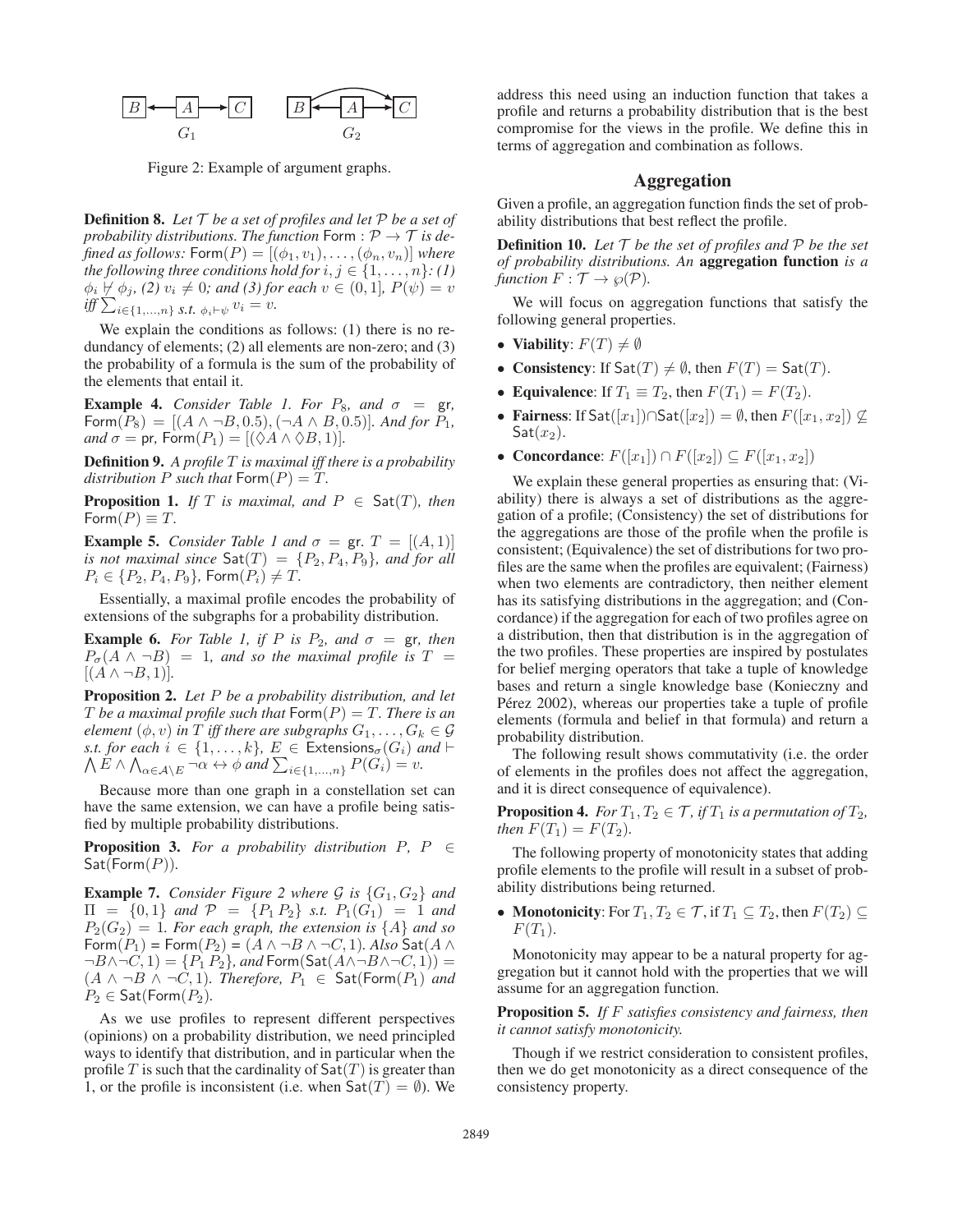**Proposition 6.** Let F satisfy consistency. For  $T_1, T_2 \in \mathcal{T}$ , if  $T_1 \subseteq T_2$ *, and*  $\mathsf{Sat}(T_2) \neq \emptyset$ *, then*  $F(T_2) \subseteq F(T_1)$ *.* 

We discriminate between two types of aggregation function (again inspired by (Konieczny and Pérez 2002)) using the following properties where  $N$  is the set of natural numbers,  $k \in \mathbb{N}$ , and  $[x]^k$  denotes a profile  $[x_1, \ldots, x_k]$  s.t.  $x=x_1=\ldots=x_k.$ 

- Majority: For each profile  $T$ , and probability distribution P, there is a profile element x and a  $k \in \mathbb{N}$  s.t.  $F(T +$  $[x]^{k}$  = {P}.
- Arbitration: For each profile  $T$ , profile element  $x$ , and  $k \in \mathbb{N}, F(T + [x]^k) = F(T + [x]).$

An aggregation function that satisfies majority aims to minimize dissatisfaction of the profile as a whole, whereas an aggregation function that satisfies arbitration aims to minimize dissatisfaction of any individual profile element.

Proposition 7. *If an aggregation function satisfies fairness, then it cannot satisfy both majority and arbitration.*

We now consider some specific aggregation functions that we define in terms of a ranking over probability distributions using the following measure, where  $\mathbb R$  is the set of reals.

**Definition 11.** *A* difference measure *is a function*  $D : \mathbb{R} \times$  $\mathbb{R} \to \mathbb{R}$  *which is defined as*  $D(v_1, v_2) = |v_1 - v_2|$ *.* 

Obviously, the difference measure is a distance function since it satisfies non-negativity, symmetry, identity of indiscernibles, and subadditivity. We can use it to define a ranking over probability distributions, and then pick the minimally ranked probability distributions as the aggregation.

**Definition 12.** Let  $\prec$  be a pre-order relation over  $P$ . A ranking-based aggregation function, *denoted*  $F_\prec(T)$ *, is defined as follows.*

$$
F_{\preceq}(T) = \{ P \in \mathcal{P} \mid \text{for all } P' \in \mathcal{P}, P \preceq P' \}
$$

The following definition provides some examples of preorder relations. For this,  $\leq_{lex}$  is the lexicographic ordering over a pair of tuples of numbers N and  $N<sup>T</sup>$  for which there is a permutation of the numbers in rank order from largest to smallest (e.g.  $[0.75, 0.5, 0] \leq_{lex} [1, 0.25, 0.25]$ ).

Definition 13. Let P and P' be probability distributions *and let*  $T = [(\phi_1, v_1), \ldots, (\phi_n, v_n)]$  *be a profile, and let*  $[(\phi'_1, v'_1), \ldots, (\phi'_n, v'_n)]$  and  $[(\phi''_1, v''_1), \ldots, (\phi''_n, v''_n)]$  be per*mutations of* T*.*

$$
P \preceq_T^{sum} P' \text{iff} \sum_{(\phi,v) \in T} D(P(\phi), v) \leq \sum_{(\phi,v) \in T} D(P'(\phi), v)
$$
  
\n
$$
P \preceq_T^{max} P' \text{iff} \max_{(\phi,v) \in T} D(P(\phi), v) \leq \max_{(\phi,v) \in T} D(P'(\phi), v)
$$
  
\n
$$
P \preceq_T^{lex} P' \text{iff} [D(P(\phi'_1), v'_1), \dots, D(P(\phi'_n), v'_n)]
$$
  
\n
$$
\leq_{lex} [D(P'(\phi''_1), v''_1), \dots, D(P'(\phi''_n), v''_n)]
$$
  
\n
$$
P \preceq_T^{more} P' \text{iff} |\{i \in \{1, \dots, n\} | D(P(\phi_i), v_i) = 0\}|
$$
  
\n
$$
\geq |\{i \in \{1, \dots, n\} | D(P'(\phi_i), v_i) \leq 0.5\}|
$$
  
\n
$$
P \preceq_T^{close} P' \text{iff} |\{i \in \{1, \dots, n\} | D(P(\phi_i), v_i) \leq 0.5\}|
$$
  
\n
$$
\geq |\{i \in \{1, \dots, n\} | D(P'(\phi_i), v_i) \leq 0.5\}|
$$

We explain these rankings as follows. Sum prefers distributions that have the smallest sum difference with the profiles; Max prefers distributions that have the smallest maximum difference with the profiles; Lex prefers distributions that when considering the differences in value for the elements, prefers those that are lexicographically minimal; More prefers distributions that have the most profile elements that are satisfied; and Close is the same as More but allows a margin of error. The Sum, Max, and Lex rankings are inspired by similar rankings for propositional logic by (Konieczny and Pérez 2002). We use these rankings in the ranking-based aggregation function as illustrated next.

**Example 8.** *Consider Table 1, with*  $\Pi = \{0, 1\}$ ,  $\sigma = \text{pr}$ , *and profile*  $T = [(\Diamond A, 1), (\Diamond B, 1)]$  *So*  $Sat((\Diamond A, 1)) =$  ${P_1, P_2, P_4}$  *and*  $\textsf{Sat}((\Diamond B, 1)) = {P_1, P_3, P_4}$ *. For*  $\preceq \in$  $\{\preceq_T^{max}, \preceq_T^{sim}, \preceq_T^{rel}, \preceq_T^{more}, \preceq_T^{close}\}, F_\preceq(T) = \{P_1, P_4\}.$ 

**Example 9.** *Consider Table 1, with*  $\Pi = \{0, 0.5, 1\}$ ,  $\sigma =$ gr, and profile  $[(A \land \neg B, 1), (A \land \neg B, 1), (A \land \neg B, 1), (A \land \neg B, 1)]$  $\neg B, 0.5), (\neg A \wedge B, 1)$ *. For*  $\preceq \in {\preceq_{T}^{max}, \preceq_{T}^{lex}, \preceq_{T}^{close}}$  $F_{\preceq}(T) = \{P_8\}$ , and for  $\preceq \in {\{\preceq_T^{sum}, \preceq_T^{more}\}}$ ,  $F_{\preceq}(T) =$  $\{P_2\}.$ 

The choice of restricted value set can affect the aggregation as illustrated next.

**Example 10.** *Consider Table 1 with*  $\sigma =$  gr *and the profile*  $T = [(A \land \neg B, 1), (\neg A \land B, 1)]$ *. If*  $\Pi = \{0, 1\}$ *, then*  $F_*(T) = \{P_2, P_3\}$ *, whereas if*  $\Pi = \{0, 0.5, 1\}$ *, then*  $F_{\preceq}(T) = \{P_9, P_0\}.$ 

Our ranking-based aggregation function satisfies the general properties, and we can partition them using the majority/arbitration properties.

**Proposition 8.** For  $\preceq$   $\in$   $\{\preceq_T^{sum}, \preceq_T^{max}, \preceq_T^{lex}, \preceq_T^{more}\}$  $\{z_T^{close}\}$ , the aggregation function  $F_\preceq(T)$  satisfies viability, *consistency, equivalence, fairness, and concordance.*

**Proposition 9.** *For*  $\preceq \in {\{\preceq_T^{sum}, \preceq_T^{lex}, \preceq_T^{more}, \preceq_T^{close}\}}$ *, if*  $G =$  Subgraphs $(G^*)$  *where*  $G^*$  *is a complete graph, then the aggregation function*  $F_\prec(T)$  *satisfies majority.* 

**Proposition 10.** *For*  $\preceq \in {\{\preceq_T^{max}\}}$ , *the aggregation function*  $F_\prec(T)$  *satisfies arbitration.* 

The set of probability distributions returned by an aggregation function provide alternatives for what the probability distribution should be. One way of using this set is to combine the distributions into a single distribution. For this we consider the combination function in the next section.

#### Combination

A combination function simply takes a set of probability distributions, and returns a probability distribution.

Definition 14. *A* combination function *is a function* C :  $\wp(\mathcal{P}) \to \mathcal{P}$  such that  $C({P}) = P$ .

There are various options for the definition of a combination function such as the next definition.

**Definition 15.** *Let*  $\{P_1, \ldots, P_n\}$  ⊆  $\emptyset$  *be a set of probability distributions. A* uniform combination *is a combination function C such that for each*  $G_i \in \mathcal{G}$ *.* 

$$
P(G_i) = \frac{1}{n} \times \sum_{k \in \{1, ..., n\}} P_k(G_i)
$$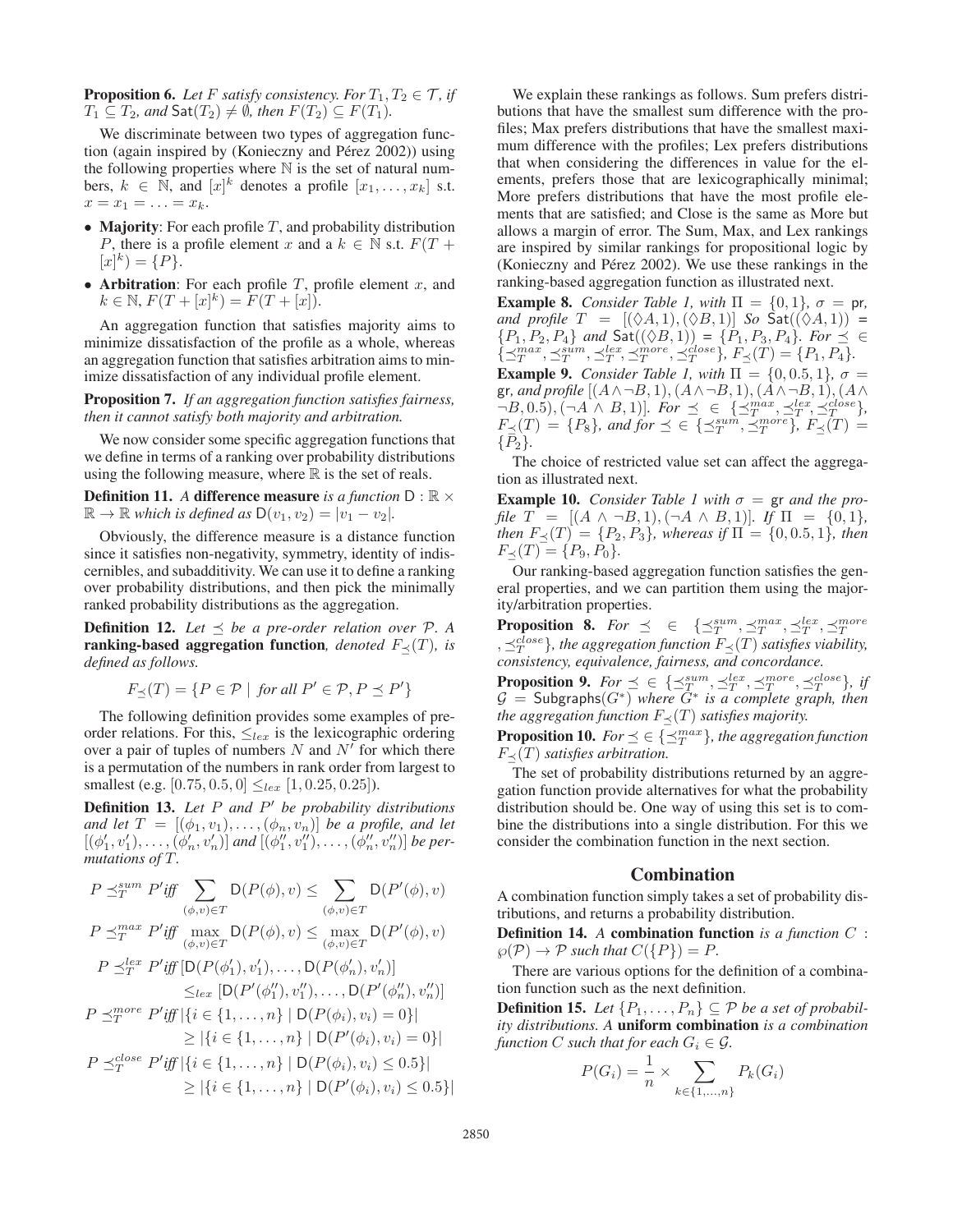**Example 11.** *Consider Example 10. When*  $\Pi = \{0, 1\}$ , *then*  $F_<(T) = \{P_2, P_3\}$ *. So using the uniform combination,*  $C({P_2, P_3}) = P_8$ 

Implicit in the definition of uniform combination is the idea that there is a more refined  $\Pi$  that is prescribed by the input set of probability distributions. For this we introduce the notion of refinement. First, we require a subsidiary function: For a constellation set  $G$ , and a probability distribution  $P \in \mathcal{P}$ , let Codomain $(P) = \{v \mid G \in \mathcal{G} \text{ and } P(G) = v\}.$ 

Definition 16. *Let* Π *be a restricted value set and let*  ${P_1, \ldots, P_n}$   $\subseteq$  *P be a set of probability distributions where for each*  $P_i \in \{P_1, \ldots, P_n\}$ , Codomain $(P_i) \subseteq \Pi$ . *The* **refined value set** *for*  $\Pi$  *and*  $\{P_1, \ldots, P_n\}$  *is defined as follows where* 1/k *is smallest non-zero value in* Π*.*

$$
\text{Refinement}(k, n) = \left\{ \frac{m}{kn} \mid m \in \{1, \dots, kn\} \right\}
$$

So for *n* probability distributions, the refinement of  $\Pi$  will have a cardinality of n times the cardinality of  $\Pi$ . Furthermore, a refinement is a restricted value set.

Proposition 11. *If* 1/k *is the smallest non-zero value in restricted value set*  $\Pi$ *, and*  $n \in \mathbb{N}$ *, then* Refinement $(k, n)$  *is a restricted value set.*

Next we show that if a set of probability distributions take values from a restricted value set, then they can take the same values from its refinement.

Proposition 12. *For a set of probability distributions*  $\{P_1, \ldots, P_n\} \subseteq \mathcal{P}$ , and restricted value set  $\Pi'$ , such that  $\hat{f}$ *or all i,* Codomain $(P_i) \subseteq \Pi'$ , and  $1/k$  is the smallest non $zero$  value in  $\Pi'$ , if Refinement $(k,n)=\Pi$ , then for all i, Codomain $(P_i) \subseteq \Pi$ .

The following desirable property states that starting with probability distributions that use a finite restricted value set, the resulting distribution uses a finite restricted value set. Whilst this obviously holds for the uniform combination function, it might not hold for interesting alternatives.

Definition 17. *A combination function* C *is* finite *iff for all sets*  $\{P_1, ..., P_n\}$ *, if*  $C(\{P_1, ..., P_n\}) = P$ *, then there is a finite restricted value set* Π *such that for all* i*,*  $\text{Codomain}(P_i) \subseteq \Pi$  *and*  $\text{Codomain}(P) \subseteq \Pi$ .

Proposition 13. *If* C *is a uniform combination function, then* C *is finite.*

In the next section, we will consider how we can use aggregation and combination to give a form of induction.

## Induction

In general, induction provides a summary of a profile in the form of a probability distribution over a constellations set.

**Definition 18.** Let  $\mathcal T$  be a set of profiles and  $\mathcal P$  be a set of *probability distributions. An* induction function *is a function*  $I : \mathcal{T} \rightarrow \mathcal{P}$  *s.t.*  $I(||)$  *is the uniform distribution, denoted* P Uniform*, which assigns the same value to every graph in* G*.*

So an induction function is like aggregation but returns a unique probability distribution. We could take a direct approach by returning the distribution based directly on the

satisfying distributions of each profile element. Essentially, for each subgraph, it is the weighted sum of the belief in that subgraph. However, in this paper, we will take an indirect approach by defining induction in terms of aggregation and combination.

**Definition 19.** Let  $T = [x_1, \ldots, x_n]$  be a profile and let  $\preceq \in {\{\preceq_T^{max},\preceq_T^{sum},\preceq_T^{more},\preceq_T^{lex},\preceq_T^{close}\}}$ . An indirect in**duction function** *is an induction function*  $I : \wp(\mathcal{T}) \to \mathcal{P}$ *such that*  $I_\prec(T) = P$  *where for each*  $G_i \in \mathcal{G}$ 

$$
P(G_i) = \frac{1}{|F_{\preceq}(T)|} \times \sum_{P_k \in F_{\preceq}(T)} P_k(G_i)
$$

**Proposition 14.** *If*  $I_{\prec}(T)$  *is an indirect induction function, then*  $I_{\prec} = C(F_{\prec}(T))$ *, where C is the uniform combination function.*

Example 12. *Consider Table 1. Suppose we have the profile*  $T = [(A \wedge \neg B, 1), (A \wedge \neg B, 1), (\neg A \wedge B, 1)]$  *where*  $\Pi$ {0, 1}*, So* Sat(A ∧ ¬B, 1) = {P2}*, and* Sat(¬A ∧ B, 1) =  ${P_3}$ *. Hence, for*  $\preceq = \preceq_T^{max}$ ,  $F_{\preceq}(T) = {P_2, P_3}$ *. Therefore,*  $I(T) = P$  *where*  $P(G_2) = 1/2$  *and*  $P(G_3) = 1/2$ *.* 

Example 13. *We now return to the motivating example in Figure 1. Suppose we have the following profile.*

$$
T = [(\neg A, 1), (A, 1), (A, 1), (A, 0.5), (A \lor B, 1)]
$$

*For the probability distributions in Table 1, with*  $\Pi$  = {0, 0.5, 1}*, we get the following by induction.*

| $\preceq_T^{max}, \preceq_T^{close}$ | $\{P_5, P_7, P_8, P_0\}$      |     |
|--------------------------------------|-------------------------------|-----|
| $\preceq_T^{sum}, \preceq_T^{lex}$   | $\{P_8, P_0\}$                | Р12 |
| $\prec_m^{more}$                     | $\{P_2, P_3, P_4, P_8, P_0\}$ |     |

*For this, the refined distributions are defined as follows, with each giving a reasonable summary of the profile.*

|          | $G_1$    | $G_2$ | $G_3$         | $G_A$ |
|----------|----------|-------|---------------|-------|
| $P_{11}$ | 0.25     | 0.25  | 0.25          | 0.25  |
| $P_{12}$ | $\theta$ | 0.25  | $0.5^{\circ}$ | 0.25  |
| $P_{13}$ | $\theta$ | 0.3   | 0.4           | 0.3   |

*For comparison, we give the inferences from each refined distribution to indicate the compromises.*

| $P_{11}$ | $(\neg A, 0.5)$ | (A, 0.5) | $(A \vee B, 0.75)$ |
|----------|-----------------|----------|--------------------|
| $P_{12}$ | $(\neg A, 0.5)$ | (A, 0.5) | $(A \vee B, 1)$    |
| $P_{13}$ | $(\neg A, 0.4)$ | (A, 0.6) | $(A \vee B, 1)$    |

Next, we propose some general properties for an induction function (some inspired by (Konieczny and Pérez 2002)). These are the counterparts to those for our aggregation functions, though we do not have counterparts to viability or concordance because induction is a function.

- itautology: If  $\mathsf{Sat}(T) = \mathsf{Sat}(\top)$ , then  $I(T) = P^{\mathsf{Uniform}}$ .
- iconsistency: If  $\text{Sat}(T) \neq \emptyset$ , then  $I(T) \in \text{Sat}(T)$ .
- iequivalence: If  $T_1 \equiv T_2$ , then  $I(T_1) = I(T_2)$ .
- ifairness: If Sat $([x_1]) \cap$ Sat $([x_2]) = \emptyset$ , then  $I([x_1, x_2]) \notin$  $\mathsf{Sat}(x_2)$ .

We explain these properties as follows: itautology captures that when the profile is satisfied by any probability distribution, then it is offering no constraint on the probability distribution and so the uniform distribution will be the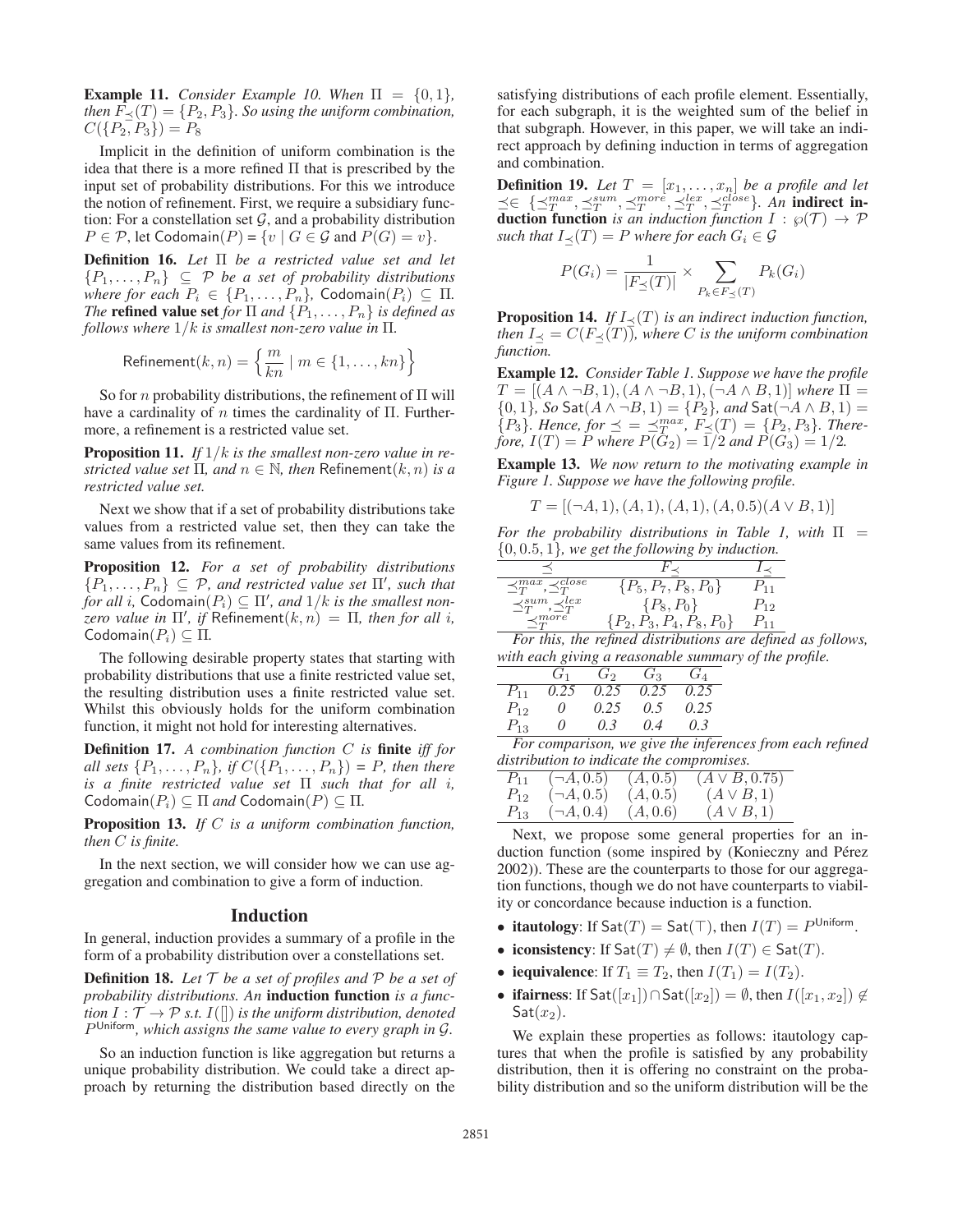least committing; iconsistency ensures that when the profile is consistent, then the result of induction is one of the satisfying distributions; iequivalence ensures that when two profiles are equivalent, then the result of induction is the same; and ifairness ensures when two elements are contradictory, then neither element has one of its satisfying distributions as the result of induction. We consider these properties for ranking-based induction in the next result.

**Proposition 15.** For profile T and  $\preceq \in \{\preceq_T^{sum}, \preceq_T^{max}\}$  $\{A, \preceq_T^{more}, \preceq_T^{lex}, \preceq_T^{close}\},$  the induction function  $I_{\preceq}(T)$  satis*fies itautology, iequivalence, and ifairness. but does not satisfy iconsistency.*

We also introduce two properties that discriminate between two types of induction function. The first aims to minimize the dissatisfaction of the profile as a whole, while the second aims to minimize the dissatisfaction of any individual profile element.

- imajority: For any profile  $T$ , and probability distribution P, there is a profile element x and  $k \in \mathbb{N}$  such that  $I(T +$  $[x]^k$  = P.
- iarbitration: For any profile T, profile element x, and  $k \in$  $N, I(T + [x]^k) = I(T + [x]).$

We can partition our ranking-based induction functions using the majority/arbitration properties.

Proposition 16. *An induction function cannot satisfy both imajority and iarbitration.*

**Proposition 17.** For profile T and  $\preceq \in {\{\preceq_T^{sum},\preceq_T^{max}\}}$  $\{A, \preceq_T^{close}\}$ , if  $\mathcal{G} =$  Subgraphs $(G^*)$  *where*  $G^*$  *is a complete graph, the induction function*  $I_{\prec}(T)$  *satisfies imajority.* 

**Proposition 18.** *For profile*  $T$  *and*  $\preceq \in {\{\preceq_T^{max}\}}$ *, the induction function*  $I_{\prec}(T)$  *satisfies iarbitration.* 

So the difference in the induction functions reflects the difference in the underlying aggregation functions.

# Comparison with the Literature

In a sense, our proposal offers a form of learning from data. Each profile element is an item of data, and by generating the probability distribution, we are learning from this data. The probability distribution provides a generalization of the perspectives. For some time, there has been interest in using argumentation for improving machine learning and using machine learning for generating arguments (for a review, see (Cocarascu and Toni 2016)). Out of this literature, there are two recent proposals for learning argument graphs that are based on probabilistic techniques, though as we discuss next, they are different to our proposal.

The first proposal based on probabilistic techniques, by (Riveret and Governatori 2016), is based on labellings for arguments using the usual *in*, *out* and *undecided*, augmented with *off* for denoting that the argument does not occur in the graph. A probability distribution over labellings gives a form of probabilistic argumentation. For the learning, the probability distribution is used to generate labellings that are used as data, and then the argument graph that best describes this data is identified. So probabilistic argumentation is used to

generate the data, but the uncertainty in the argument graph that is learned is not quantified, and so the output is not in the form of a probability distribution over a constellation set.

The second proposal based on probabilistic techniques, by (Kido and Okamoto 2017), takes as input a profile  $\langle X_1,\ldots,X_n\rangle$  where each  $X_i$  is a set of acceptable arguments, and the output is a posterior probability for a set of arguments being the extension. This is calculated using a Bayesian network that incorporates various assumptions about the relationships between choice of semantics and choice of attacks, and how these influence extensions. So the output and underlying mechanisms are completely different to our approach.

There is also another proposal for an argument-based aggregation of reviews (Cocarascu, Rago, and Toni 2019). The reviews are obtained from argumentation dialogues with agents. The aggregation can be used to make predictions using specialized models for aggregating scores for film reviews. However, the aggregation uses the approach of quantitative bipolar framework with gradual semantics, as opposed to a probabilistic approach to argumentation. So, in contrast to our work, the input and output, and underlying mechanisms, do not benefit from a probabilistic approach.

There are some proposals for combining views on the social web, such as (Leite and Martins 2011) which incorporates a form of voting for the structure of the argument graph, and there are a number of proposals in collective argumentation, i.e. how multiple agents combine their argumentation (for a review, see (Bodanza, Tohme, and Au- ´ day 2017)), including aggregating multiple argument graphs (Coste-Marquis et al. 2007; Delobelle et al. 2016), attack aggregation (Tohmé, Bodanza, and Simari 2008), and judgment aggregation for argumentation (Caminada and Pigozzi 2011; Awad et al. 2017), but none of these proposals quantify the uncertainty in the input or output. In contrast, we have uncertainty in the input, and more importantly, we have a probability distribution over the possible argument graphs, instead of a single argument graph as output.

# **Discussion**

In this paper, we have provided a framework for using a profile to generate a probability distribution over a constellation set. Since, there are a number of choices in the framework, we have provided some general properties to guide the choices. Central to our proposal is the need to reason with constellations to determine the probability of dialectical outcomes. Whilst using the constellations approach is computationally expensive (Fazzinga, Flesca, and Parisi 2015), developments in approximation (Fazzinga, Flesca, and Parisi 2013) and automated reasoning could be harnessed (Bistarelli et al. 2018). So in future work we will investigate how we can harness automated reasoning techniques. We will also undertake empirical evaluations including using datasets of online reviews.

#### References

Awad, E.; Booth, R.; Tohmé, F.; and Rahwan, I. 2017. Judgement aggregation in multi-agent argumentation. *Jour-*